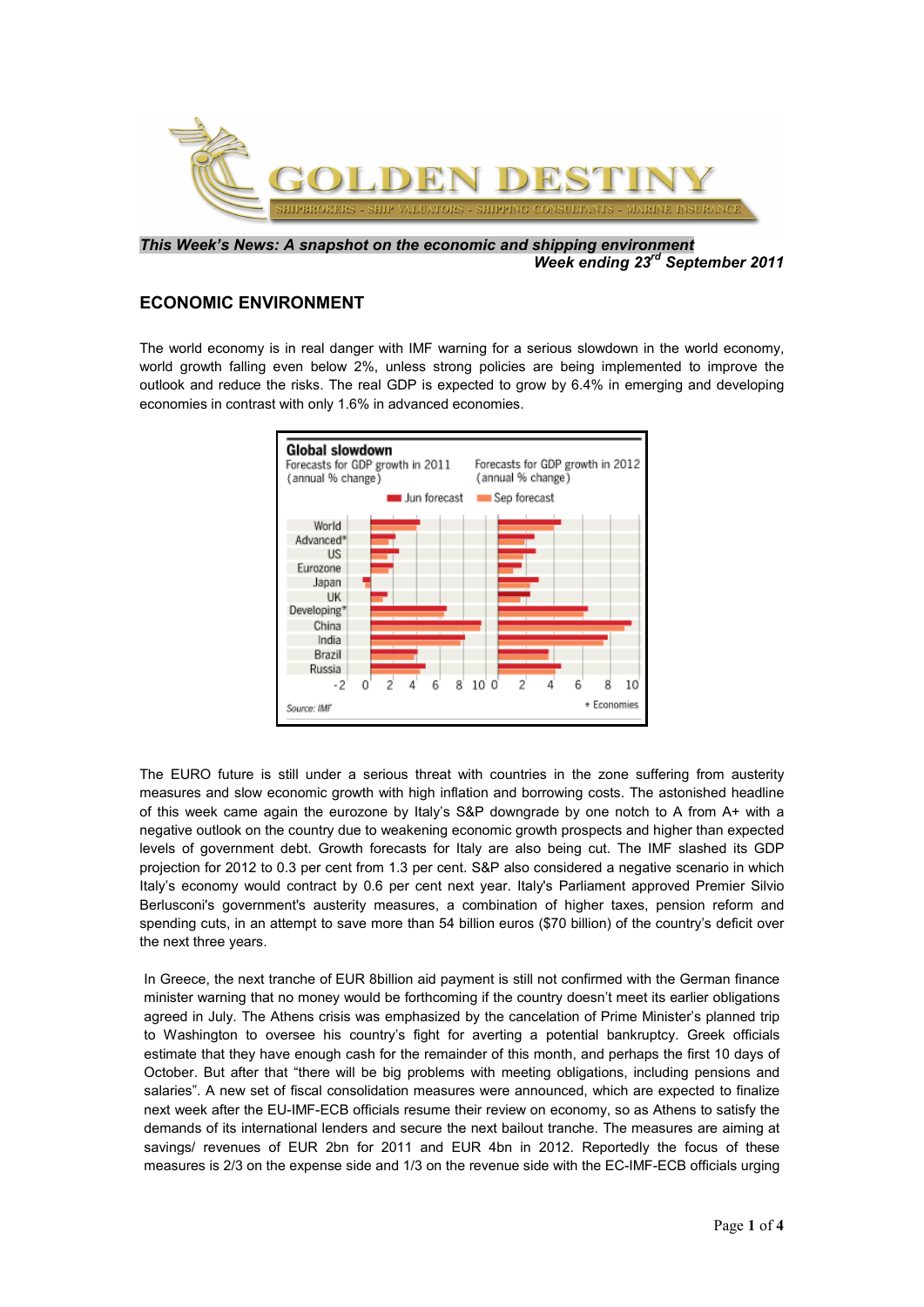Greece to implement its commitments by reducing the size and the cost of the public sector (layoffs of public employees, termination of public entities and cuts in public employee salaries).

In the U.S., President Barack Obama revealed a tax reform plan that is tilted against the wealthiest Americans and proposals to save more than \$3,000bn over ten years. It will cut expensive health programs for the elderly and poor by about \$350bn and save \$1,100bn through the withdrawal of troops from Afghanistan and Iraq.

In Japan, the government has proposed about Yen 11,200bn (\$146bn) in tax hikes over the next 10 years to fund post-tsunami reconstruction. It is estimated that the government spending on tsunami reconstruction will be at least Yen 19,000bn (\$247bn) in total over the next five years, adding pressure on the country that has already gross debt equivalent to more than 200% of gross domestic product. However, there are worries in the ruling democratic party about the economic and political implications of raising taxes, arguing that Japan has still the capacity to issue long term debt to fund the reconstruction.

## **SHIPPING MARKET**

There are serious concerns that European crisis will impairs China's dynamic role in the troubled shipping industry. China's economy is likely to slow next year and efforts to spur growth will be constrained by inflationary issues and government debt burden, said Wu Xiaoling, a former deputy central bank governor. The world's biggest exporting nation faces weakening global demand because of the European debt crisis and high U.S. unemployment rate. China's officials are facing serious sideeffects from the 2008 and 2009 stimulus measures, including elevated inflation and the risk of bad loans for banks. China's economic growth is expected to remain at 9.5% this year after growing 10% in 2010, according to the International Monetary Fund (IMF). However, there are estimations for a significant slowdown next year and reduced overseas demand that could add further pressure downwards in the outlook of the dry and wet markets.

**In the dry market,** the BDI reached its highest level from the start up of the year closing today at 1,920 points with capesize earnings being 207% up from the end of July. The is up by 5.8% from last week's closing and down by 21.4% from a similar week closing in 2010 when it was 2,444 points. The highest rate increase has been in the capesize segment, BCI is up by 10.8% w-o-w, BPI down by 6% w-o-w, BSI up by 2.2% w-o-w, BHSI up by 1.4% w-o-w.

Chinese import activity and market sentiment remains still firm in terms of iron ore and coal, but our position is still conservative for the future stability of the market given also the worrying factors of the segment mentioned in our previous Report. Spot and period Chinese iron ore demand will continue to experience sporadic fluctuations, being revised either upwards or downwards, as long as Chinese iron ore is stockpiled at elevated levels. Approximately 94,1 million tons of iron ore is currently stockpiled at Chinese ports, 2% more than a week ago, close to the record of 94,4 million tons at the start of August, according to data from Commodore Research. The capesize segment is still sensitive in terms of vessel supply growth, but the increased demolition activity during the year to date, with around 50 capesize units estimated to have scrapped from 19 units disposed in the whole period of 2010, comforts at some extent the sub-segment in terms of vessel availability.

Capesizes are currently earning \$28,888/day, an increase of \$4,149/day from a week ago, while panamaxes are earning \$13,142/day, a decline of \$872/day. At similar week in 2010, capesizes were earning \$29,002/day, while panamaxes were earning \$21,840/day. It seems that Capesize vessels have started to regain its strength trading at levels only 0.3% down from last year's similar week's levels with earnings for panamax vessels being at substantially lower levels, less than \$8,698/day. Supramaxes are currently earning \$15,460/day, up by \$335/day from last week's closing, down by 46.4% from capesize earnings and up by 17.6% from panamax earnings. At similar week in 2010, supramaxes were getting \$19,644/day, hovering at discounted levels from capesize and panamax earnings. Handysizes are trading at \$ 10,194/day; up by \$124/day from last week, when at similar week in 2010 were earning \$15,666/day.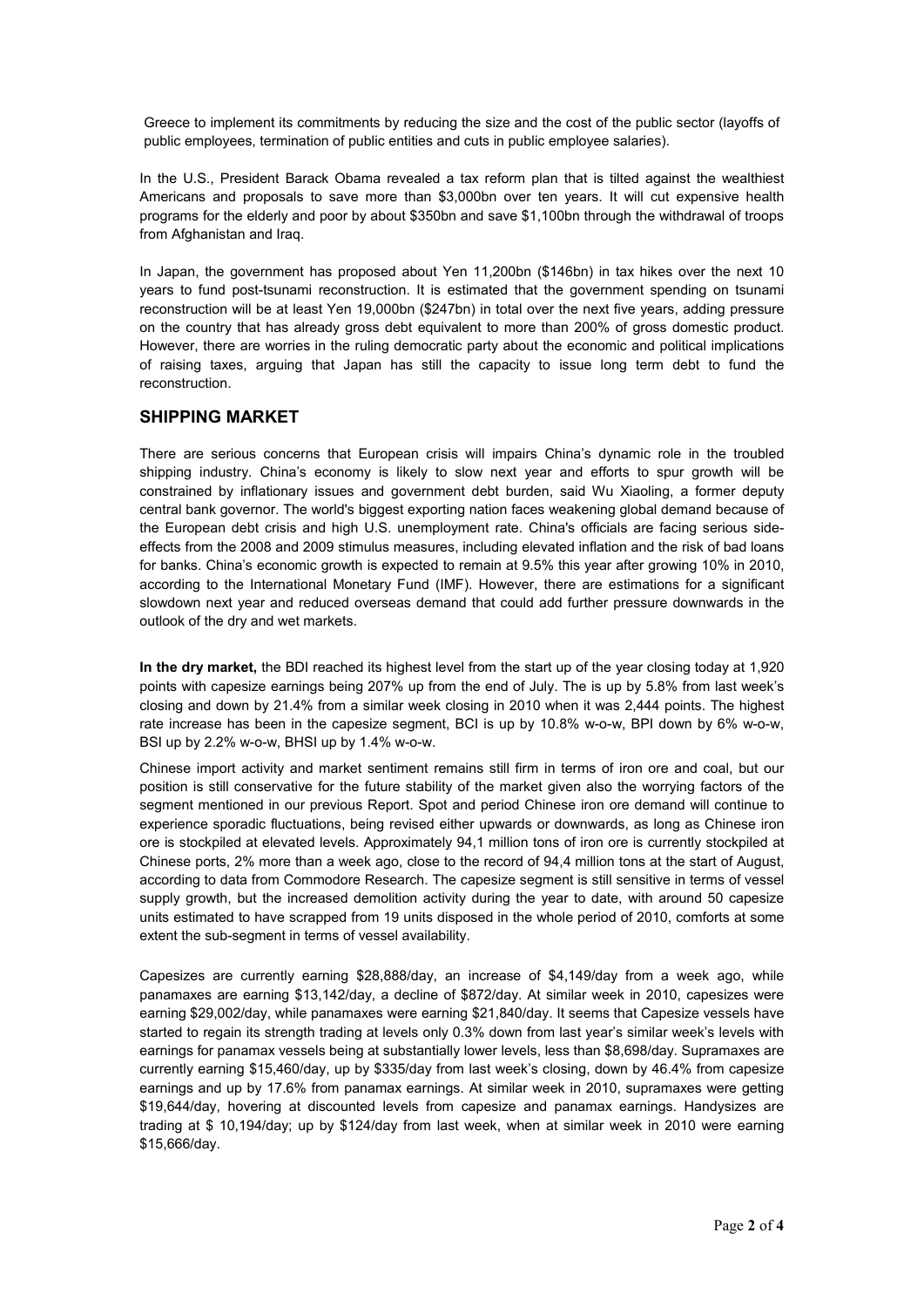In the **wet market**, the dreadful environment in the crude market persists with VLCC earnings being below breakeven levels, whereas there are market suggestions for the removal of single hull fleet earlier than 2015. It is critical owners to proceed to harsh measures to alleviate the oversupply growth and create opportunities in the charter market with tighter vessel availability in major loading zones. It is estimated that the number of single tanker fleet of above 25,000dwt is more than 200 vessels with owners appearing not so decisive to remove these units and give a short of breath to older double hull units in the charter market.

On the demand side, the sluggish economic growth in the OECD region will drop global demand for oil downwards with Asia's developed economies appearing as the savors of the wet operators. However, the prospects seem not so positive for China's oil demand growth in the third and fourth quarter of the year after signs of slowing down in August. Analysts from Bernstein Research and HSBC expect China's apparent oil demand growth in the August-December period to remain at the second quarter's level of around 5% year on year growth. Currently, U.S. is said to be importing the lowest volume of Middle East Gulf crude since the mid 1990's as oil demand weakens and domestic production increases, signaling that VLCC owners will continue to experience rough times. The world's biggest oil consumer bought 1.7 million barrels a day from Saudi Arabia and six other Persian Gulf states in the first half, the least since 1997, according to the latest Department of Energy data. Daily U.S. output averaged 5.58 million barrels, the most since 2004, the data show. The U.S. is boosting output of oil, shale gas and ethanol as President Barack Obama seeks to cut the nation's dependence on foreign fuel. Fewer cargoes from the Middle East to the U.S., the world's second-biggest tanker route, mean an expanding vessel glut. There are about 25 percent more supertankers than cargoes available in the Persian Gulf, the most since October, according to Bloomberg surveys of shipbrokers and owners.

The situation is so serious for the wet operators that many are investigating the possibility of laying up their vessels because of the fragile outlook of the market. An increase of enquiries is being reported by one of the main specialists at Labuan in East Malaysia that confirmed in Tradewinds that they are awaiting even the arrival of a new VLCC straight from the yard with one more to arrive shortly for cold lay up. Under the current market status, remedies of the sector will be the sustained economic growth, reduced ordering activity, more lay ups and scrapping to ease off the overcapacity issues. During January-August 2011, there has been around 73% drop of ordering activity in the crude carriers comparable with similar period in 2010, which leaves room for an earlier rebound of the market if this trend persists till the end of the year and the forthcoming 2012

On the oil supply side, OPEC production averaged 29,92 million barrels/day in August, a marginal increase of 75,000 barrels/day month-on-month taking into consideration the combined effect of output increase in Nigeria, Saudi Arabia, Kuwait, UAE and production decline in Angola and Libya. In Libya, the chairman of the National Oil Corporation stated in Reuters that the country will begin exporting crude oil from the eastern port of Tobruk within 10 days and could be producing 1.0m barrels per day (bpd) within six months.

In the **gas market**, LNG segment has emerged as one of the most appealing newbuilding investments of this year with South Korea shipbuilding industry being the leaders of the LNG ordering activity. According to data compiled by HIS CERA, Korean yards have won 53 orders of the worldwide LNG orderbook of 68 vessels with Samsung and Daewoo yards being on the frontline. The LNG newbuilding business is expected to remain firm as LNG imports are on rise and LNG spot rates have fetched \$95,500/day in August from \$37,500/day a year earlier due to rising shipments and insufficient tonnage. According to data released by the Ministry of Finance, Japan imports of liquefied natural gas and thermal coal rose to a record in August because of low utilization rates at nuclear power plants. The nation's LNG imports increased 18.2% to 7,55 million metric tons from last year, while thermal coal imports increased 7.1% to 10 million tons.

In the **container market,** freight rates continue to float at lower levels every week with the proposed rate increases on the Asia-Europe trade being now erased as spot rates fell 3.4% last week to US\$ 793 per TEU. The Shanghai Container Freight Index closed at 1,020.38, falling by 20.88 points from previous week, while a negative trend in the freight rates have also been recorded in the other container routes, 2.8% week-on-week decline in Shanghai-Mediterranean route and 2.5% in the Shanghai-USWC. Rates